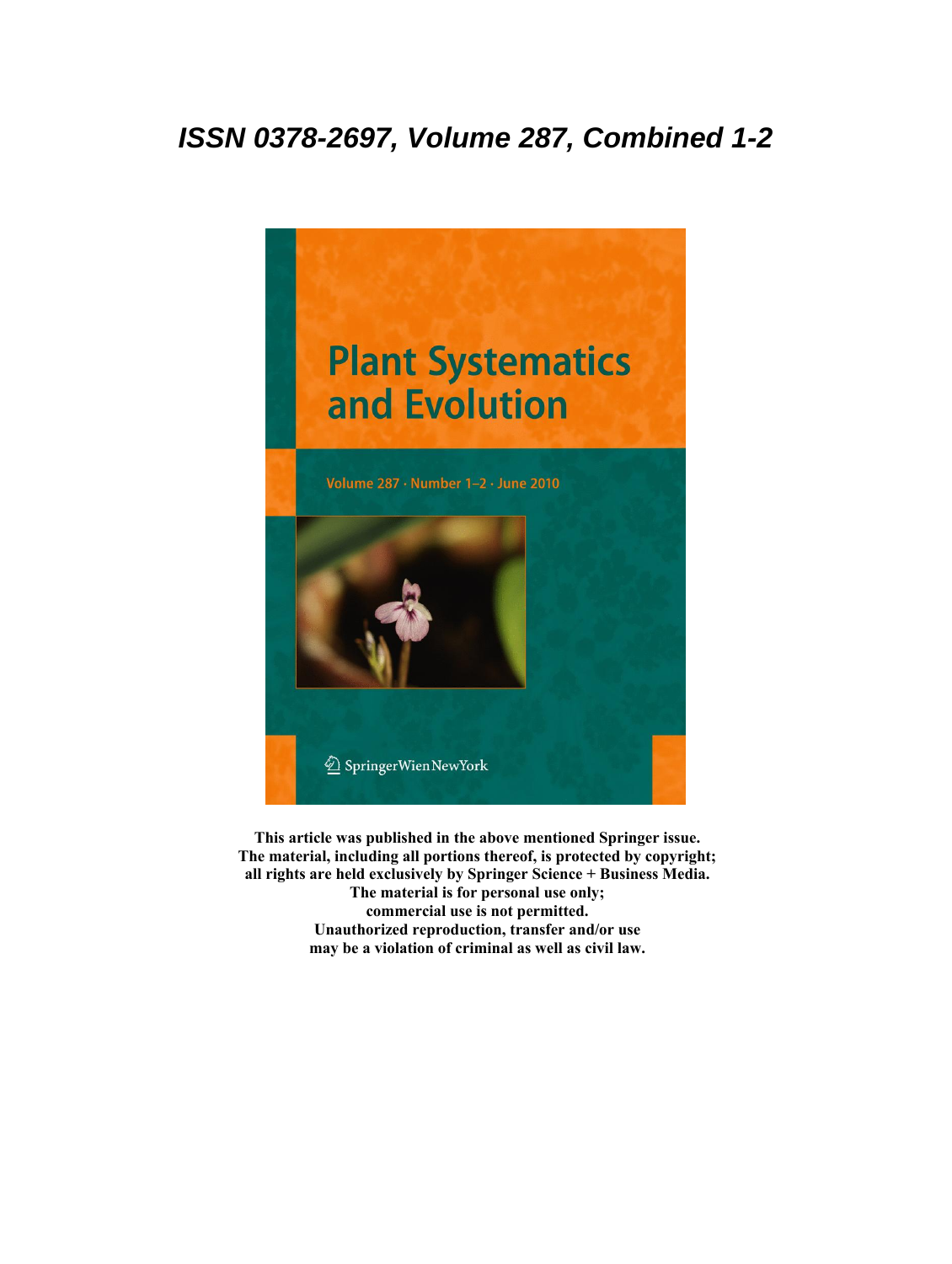ORIGINAL ARTICLE

# Planchonella, first record of gynomonoecy for the family Sapotaceae

Marcos Méndez · Jérôme Munzinger

Received: 21 October 2009 / Accepted: 29 March 2010 / Published online: 28 April 2010 © Springer-Verlag 2010

Abstract Documenting nonhermaphroditic sexual systems, a task of major interest for evolutionary biology, is particularly problematic in rare or remote species, for which field sampling is difficult or field specimens or herbarium material is scarce. In addition to hermaphroditism, monoecy and dioecy have been reported in the family Sapotaceae. Nevertheless, the sexual system of some New Caledonian taxa currently included in the genus Planchonella remains vaguely characterized as having ''bisexual and female flowers.'' In the present study we investigate the significance of female flowers in Planchonella endlicheri, P. laetevirens, and P. latihila. We confirmed that P. endlicheri and P. laetevirens are gynomonoecious in nature, and that *P. latihila* is gynomonoecious at least when growing in a greenhouse. In addition, we found sexual dimorphism in floral size in P. endlicheri, namely a lower corolla length in female compared to bisexual flowers. Two kinds of position effects on floral sex were present in P. endlicheri. At the twig level, upper flowers had an increased probability of being female and at the inflorescence (fascicle) level, central flowers were predominantly female while lateral flowers were mainly bisexual. Our study illustrates how observational studies on rare or

J. Munzinger IRD, UMR AMAP, Montpellier 34000, France remote species can improve our knowledge of sexual systems in plants and document relevant evolutionary patterns in sexual dimorphism and position effects of floral sex.

Keywords Flower size · Gynomonoecy · Planchonella · Position effect · Sexual dimorphism · Sexual system

# Introduction

Many angiosperms are hermaphroditic, i.e., they bear exclusively bisexual flowers (Yampolsky and Yampolsky [1922](#page-9-0)). Nevertheless, sexual systems in which unisexual flowers are produced are widespread in angiosperms. For example, dioecy, i.e., separate male and female individuals, is present in about 175 families (Givnish [1982](#page-8-0); Charlesworth [1985](#page-8-0); Renner and Ricklefs [1995;](#page-9-0) M. Méndez unpubl. data) and monoecy, i.e., separate male and female flowers on the same individual, occurs in more than 130 families (Bertin [1993](#page-8-0); Renner and Ricklefs [1995](#page-9-0)). Other sexual systems combine the presence of unisexual and bisexual flowers in different ways (Sakai and Weller [1999](#page-9-0)): male and bisexual flowers on the same individual (andromonoecy), female and bisexual flowers on the same individual (gynomonoecy), male and bisexual flowers on different individuals (androdioecy), female and bisexual flowers on different individuals (gynodioecy). Of these, gynodioecy is the most widespread, being present in over 500 species in 50 families (Dem'yanova [1985](#page-8-0)). A major interest of evolutionary biology is to document the abundance of nonhermaphroditic sexual systems (Yampolsky and Yampolsky [1922](#page-9-0); Renner and Ricklefs [1995\)](#page-9-0) and to disentangle the causes of their evolution and maintenance (Charnov [1982](#page-8-0)).

An exhaustive documentation of nonhermaphroditic sexual systems is still pending for several reasons.

M. Méndez  $(\boxtimes)$ 

Área de Biodiversidad y Conservación, Universidad Rey Juan Carlos, C/Tulipán s/n., 28933 Móstoles, Madrid, Spain e-mail: marcos.mendez@urjc.es

J. Munzinger

Laboratoire de Botanique et d'Écologie Végétale Appliquées, Herbarium NOU, IRD, UMR AMAP, New Caledonia 98848, France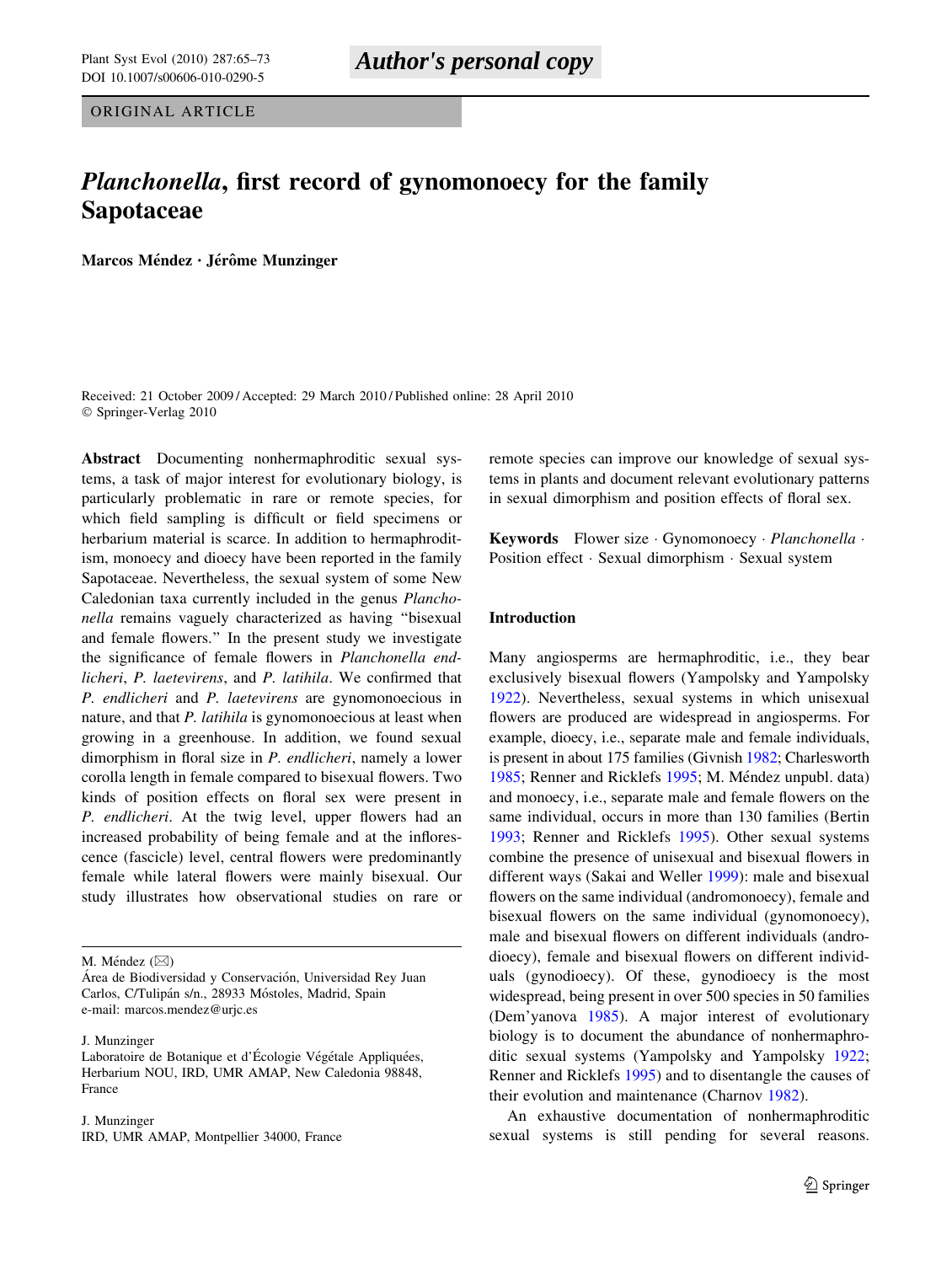Sometimes, misuse of the terminology in the floras leads to confusion (Parfitt [1985\)](#page-9-0). But, above all, assessment of the sexual system has proven difficult for several species. For example, extreme dichogamy at the floral, branch, or plant levels has led to erroneous conclusions that a species was not hermaphroditic (Thompson and Gornall [1995](#page-9-0)) or to considering as dioecious species that are monoecious (Condon and Gilbert [1988](#page-8-0)). Detection of cryptic dioecy, in which individuals are morphologically hermaphroditic but functionally unisexual (Mayer and Charlesworth [1991](#page-9-0)), can also be difficult without detailed morphological and reproductive observations (Sawyer and Anderson [2000](#page-9-0); Utteridge and Saunders [2001](#page-9-0)). Between-year variation in sexual expression, sometimes involving change from pure male/female to cosexuality, has also been a source of confusion (Poppendieck [1987](#page-9-0); Manicacci and Després [2001;](#page-9-0) Ueno and Kadono [2001](#page-9-0)). Finally, sexual expression in some species defies inclusion in any of the existing typologies (El-Keblawy et al. [1995\)](#page-8-0). All these problems are accentuated in rare or remote species, for which field sampling is difficult or field specimens or herbarium material is scarce.

The family Sapotaceae is said to have bisexual or uni-sexual flowers (Pennington [2004](#page-9-0)). Aubréville cited "polygamy" in several genera (Aubréville [1961a](#page-8-0), [b](#page-8-0), [1963](#page-8-0)), and pointed out that female flowers are frequent at the generic level in America, but rare in Africa (Aubréville [1961a](#page-8-0)). Bisexual flowers predominate in tribes Mimusopeae, Isonandreae, and Sideroxyleae, while in Chrysophylleae monoecy and dioecy have been found, and dioecy predominates (Pennington [2004\)](#page-9-0). Nevertheless, the sexual system of some Neotropical species or genera remains uncertain (Pennington [1990](#page-9-0), [2004](#page-9-0)). This is also true for New Caledonian taxa currently included in the genus Planchonella. Many species in this genus, as currently circumscribed, have exclusively bisexual flowers (Pennington  $2004$ ), but Aubréville ([1967\)](#page-8-0) includes dioecy among the diagnostic features for Pyriluma, a New Caledonian endemic genus recently put in synonymy within Planchonella by Swenson et al. [\(2007b](#page-9-0)). Swenson et al. [\(2007b](#page-9-0)) suspect Planchonella sphaerocarpa Dubard to be dioecious. In addition, these authors consider several subclades in *Planchonella* and indicate "Flowers in species" of subclade D2 are usually bisexual or female with reduced stamens, as in many species of *Planchonella*," without more details. Female flowers have been reported by Aubréville [\(1967\)](#page-8-0) in the New Caledonian endemic Planchonella endlicheri (Montrouz.) Guillaumin, P. laetevirens (Baill.) Pierre ex Dubard, P. saligna S. Moore, and P. skottsbergii Guillaumin. Female flowers have also been reported for P. latihila Munzinger & Swenson by Swenson et al. [\(2007a\)](#page-9-0), and for P. cauliflora Munzinger & Swenson by Munzinger and Swenson [\(2009\)](#page-9-0). Female flowers suggest

the presence of gynomonoecy, but the short description by Aubréville and others does not allow other possibilities such as gynodioecy or even cryptic dioecy to be discarded, if apparently bisexual flowers are functionally male.

In the present study we investigate the significance of female flowers in Planchonella endlicheri [=Bureavella endlicheri (Montrouz.) Aubrév.; Pouteria endlicheri (Montrouz.) Baehni], P. laetevirens [=Pouteria laetevirens (Baill.) Baehni], and P. latihila. Information is provided about three aspects related to the presence of female flowers in these species. Firstly, we quantify to what extent female flowers are present in the populations and whether they occur together with bisexual flowers on the same individual or not. This allows us to assess whether gynomonoecy or gynodioecy is present in the studied species. Secondly, we investigate the size of the female flowers compared to the bisexual ones. Sexual dimorphism in floral size has been documented for dioecious and monoecious species (Delph et al. [1996\)](#page-8-0), as well as for some andromonoecious (Spalik and Woodell [1994;](#page-9-0) O'Brien [1994](#page-9-0); Elle and Meagher [2000](#page-8-0); Ushimaru et al. [2003a](#page-9-0)) and gynodioecious species (Baker [1948\)](#page-8-0), but information for gynomonoecy is very scarce (Bernardello et al. [1999](#page-8-0)). In addition, quantifying biomass allocation to floral structures can help to assess whether the gynoecium or the androecium is undeveloped (Solomon [1986;](#page-9-0) Emms [1993;](#page-8-0) Kaul et al. [2002\)](#page-8-0). Thirdly, we recorded whether female flowers were arranged in specific positions along the twigs or within the inflorescences. Position effects on floral sex have been mainly reported for hermaphroditic species (Diggle [2003](#page-8-0)). However, some authors have suggested that male flowers are produced in ''reproductively disadvantaged positions'' of inflorescences in andromonoecious (Primack and Lloyd [1980](#page-9-0); Emms [1993\)](#page-8-0) and monoecious species (Heslop-Harrison [1972\)](#page-8-0). Gynomonoecy has been mostly neglected when studying position effects, although position effects are well known for gynomonoecious Asteraceae (Burtt [1977\)](#page-8-0) and are also present in other families (Lamiaceae: Heslop-Harrison [1957;](#page-8-0) Poaceae: Clayton and Renvoize [1986;](#page-8-0) Araceae: Grayum [1990](#page-8-0)). All in all, our work sheds light on the sexual system in Planchonella and can guide other botanists dealing with similar problems in remote or rare taxa.

# Materials and methods

# Study species and sampling sites

Planchonella was recently re-instated and re-circumscribed (Swenson et al. [2007a,](#page-9-0) [b](#page-9-0)), and now encompasses several previously described small genera such as Bureavella, Pyriluma, and Iteiluma. Planchonella is a genus of trees or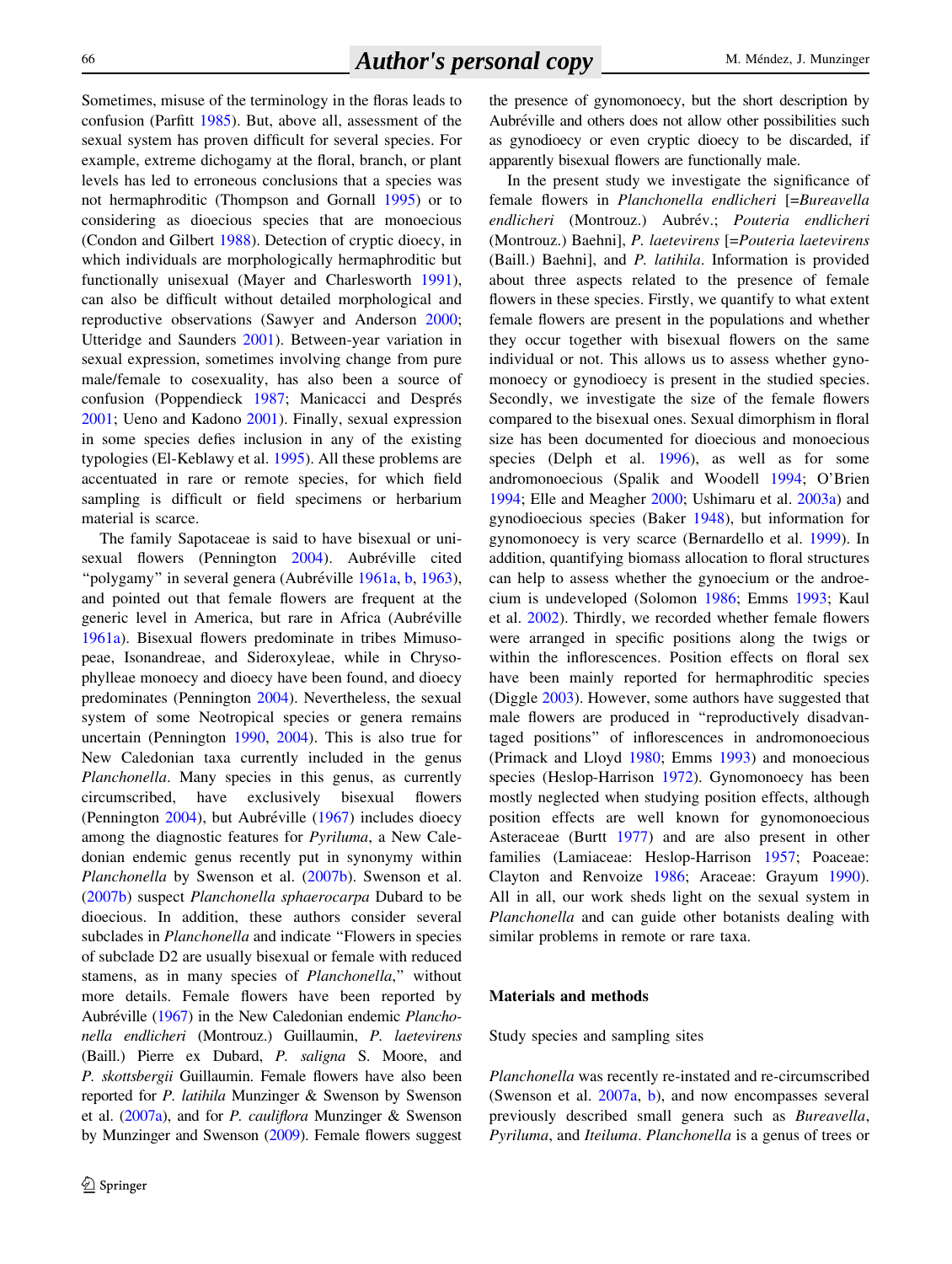shrubs, of about 100 species, centered in Southeast Asia and ranging to Tahiti and Hawaii. Eleven species were recently described from New Caledonia (Swenson et al. [2007a](#page-9-0); Munzinger and Swenson [2009](#page-9-0)), where 36 species are currently known.

Species of the genus Planchonella have flowers with petals fused in a tubular, pentalobulated corolla. Stamens are fixed to the corolla (opposite to each lobe), and in addition to the stamens, five staminodes are present (fixed between lobes). Ovaries consist of five locules, each of them with an ovule. Planchonella endlicheri is a tree (10–20 m high) endemic to primary or secondary evergreen rainforests of the southern two-thirds of mainland New Caledonia and Ile des Pins, mostly on ultramafic rocks, but also on volcano-sedimentary substrates (Farino area). Flowering occurs in November–January. Flowers are borne in the axils of the leaves, in fascicles of 1–3 (5), with yellowish corollas of 4–9 mm length (Fig. 1a). Planchonella laetevirens is a treelet, which can become a tree more than 10 m high. It is restricted to the south of the main island, in primary or secondary evergreen forests on ultramafic substrate. Flowers are borne in axillary fascicles of 1–2, with white corollas (Fig. 1b). Planchonella latihila is a tree (up to 12 m high) endemic to primary or secondary evergreen rainforests on ultramafic substrate. Flowers are borne in the axils of the leaves, in fascicles of 1–6, with pale yellow corollas (Fig. 1c). Flowering of these last two species occurs in January–February.

For P. endlicheri, four sites covering a south-to-north transect of the distribution in the mainland New Caledonia were studied. From south to north the sites were (1) Kwé Binyi or 'Kuebini' (58K 706642 7537362, 10 m a.s.l.), where eight trees were sampled close to the old road near the river Kuebini, (2) Mont Koghi, where two trees were sampled by the road to Mont Koghi (58K 654751 7546988, 339 m a.s.l.) and five more in the surroundings of the Mont Koghi Hostel (58K 655252 7546648, 455 m a.s.l.), (3) Forêt Nord (58K 697340 7530003, 200 m a.s.l.), where two trees were sampled, and (4) Farino (58K 579761 7605652, 650 m a.s.l.), in the non-ultramafic area where P. endlicheri occurs, where 11 trees were sampled along a path.

For P. laetevirens, five trees were sampled at Fôret Cachée (58K 684734 7544497, 240 m a.s.l.).

Only two individuals are known from P. latihila, one in high Kwé west valley (58K 698452 7531559, 270 m a.s.l.), which was the only individual known for the description of the taxon (Swenson et al. [2007a](#page-9-0)) and one recently found at Grand Kaori Botanical Reserve (58K 695432 7533825, 210 m a.s.l.). Cuttings from the individual at Kwé west valley have been grown in the greenhouse at the Station de Recherches Maraîchères et Horticoles of the Neo-Caledonian Agronomic Institute (SRMH-IAC). Location of all sites is given as UTM coordinates.



Fig. 1 Flowers of a Planchonella endlicheri, b P. laetevirens, and c P. latihila

#### Variables measured

The sexual system of P. endlicheri was studied in two ways. First, fallen corollas were collected under the trees in the four populations studied. Sex of the flower can be unambiguously inferred from the corolla because stamens are fused to the corolla. At Kuebini, corollas were sampled on 5 and 20 December 2007. At Mont Koghi, trees 1–3 were sampled on 8 and 28 December 2007 and trees 4–7 on 14 and 30 December 2007. At Forêt Nord, corollas were sampled on 20 January 2009. At Farino corollas were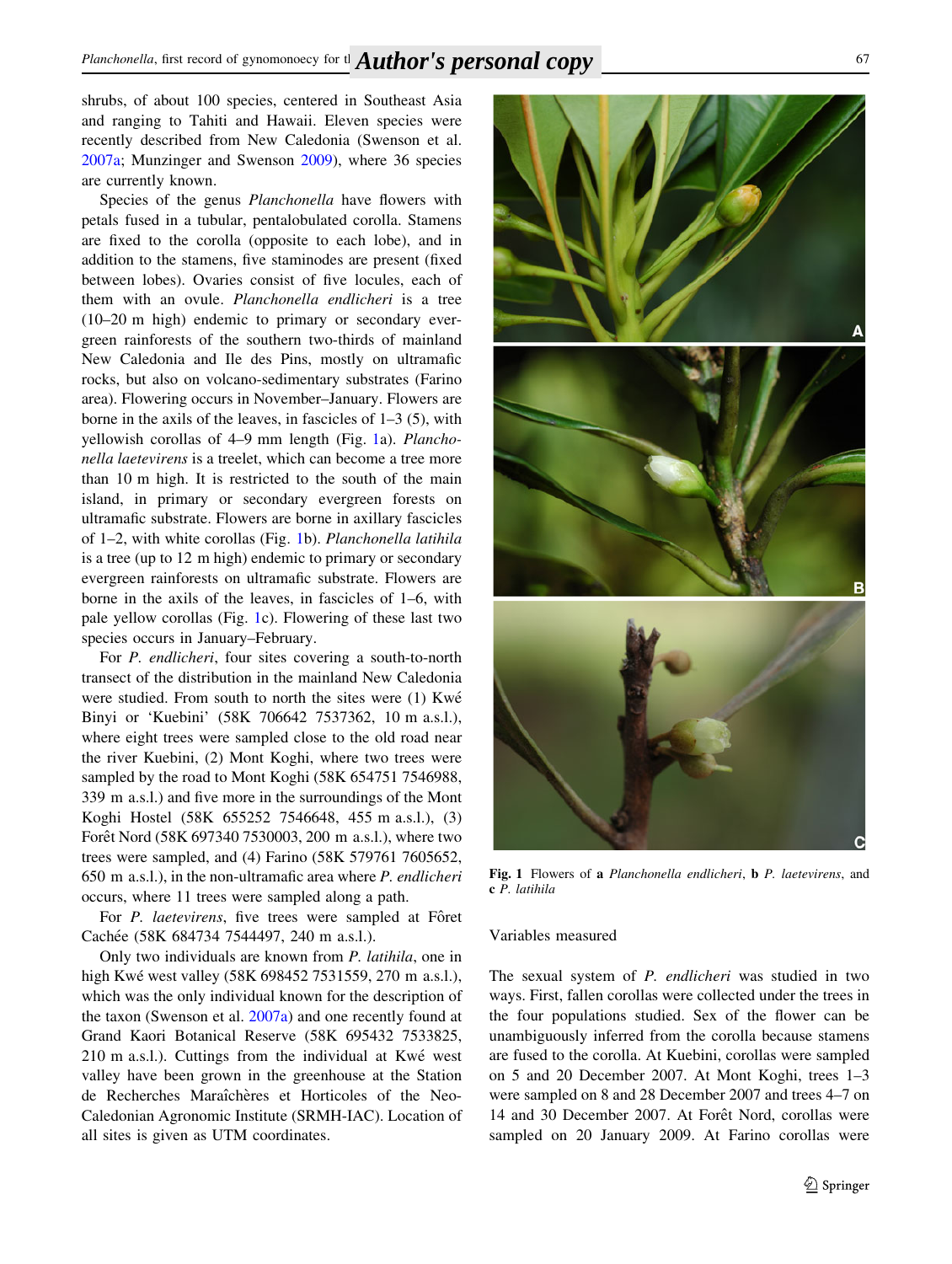<span id="page-4-0"></span>sampled for five trees on 16 December 2007 and for two additional trees on 11 December 2008. Presence and number of stamens were recorded for all the corollas harvested. Overall, we scored 2,437 corollas (Table 1).

Second, one or two branches, bearing 2–21 twigs with flowers, were cut in the eight trees from Kuebini on 5 December 2007 and all the floral structures were examined in the lab. Seven to 21 twigs were examined per tree. Floral buds were dissected under a binocular microscope and scored for sex. The following stages were distinguished in the floral structures: scar of a fallen flower, female flower, bisexual flower, young fruit, and not scorable (mostly due to floral predation). Anthers were clearly visible even in small buds, thus allowing the scoring of all closed buds. Sex of young fruits could not be assessed due to the lack of corolla. Number and stage of floral structures per leaf axil were

noted. In addition, we ranked the position of the leaves bearing flowers or their remnants, from the bottom to the top of the twig, and we recorded the relative position of the floral structures in a given leaf axil. For the bisexual flowers, the number of stamens was recorded. A total of 88 twigs and 1,079 flowers and remnants of flowers were studied.

For P. laetevirens floral buds were directly collected from the trees on 10 January 2008 because corollas were not available and because the density of buds was too low to provide enough material by cutting branches. A total of 279 floral buds were scored. Fallen corollas and branches were sampled in the single individual of P. latihila at Grand Kaori, on 4 January 2008. A total of 6 corollas, 25 twigs and 129 floral structures were studied. In addition, 12 alcohol-preserved corollas from cuttings obtained from the individual at Kwé west valley were also examined.

Table 1 Percentage (n) of female flowers estimated from counts on twigs or fallen corollas in four populations of Planchonella endlicheri. Results of the G test for differences between sampling dates are also given

| Plant          | $%$ Female flowers $(n)$ |                                     |                                     | $\cal G$ | df           | $\boldsymbol{P}$ |
|----------------|--------------------------|-------------------------------------|-------------------------------------|----------|--------------|------------------|
|                | Twigs                    | Fallen corollas (1st sampling date) | Fallen corollas (2nd sampling date) |          |              |                  |
| Kuebini        |                          |                                     |                                     |          |              |                  |
| $\mathbf{1}$   | 42.9 $(7)$               |                                     | 0(1)                                |          |              |                  |
| $\overline{c}$ | 70.8 (48)                | 33.3 (36)                           | 55.7 (79)                           | 5.027    | $\mathbf{1}$ | 0.025            |
| 3              | 65.2 (118)               | 57.7 (52)                           | 67.4 (135)                          | 1.528    | $\mathbf{1}$ | 0.216            |
| 4              | 95.6 (69)                | -                                   | 66.7(51)                            |          |              |                  |
| 5              | 36.3 (91)                | 44.4 (108) <sup>a</sup>             | 30.6 $(49)^a$                       | 2.892    | $\mathbf{1}$ | 0.089            |
| 6              | 33.6 (107)               | $\overline{\phantom{0}}$            | $\overline{\phantom{0}}$            |          |              |                  |
| 7              | 62.0(71)                 | 35.7 (171)                          | 57.6 (92)                           | 11.707   | $\mathbf{1}$ | 0.0006           |
| 8              | 77.4 (319)               | 64.7 (68)                           | 73.3 (86)                           | 1.304    | $\mathbf{1}$ | 0.253            |
| Mont Koghi     |                          |                                     |                                     |          |              |                  |
| $\mathbf{1}$   | $\qquad \qquad -$        | 84.4 (45)                           | 75.0 (64)                           | 1.454    | $\mathbf{1}$ | 0.228            |
| $\overline{c}$ |                          | 36.6 (112)                          | 43.0 (79)                           | 0.801    | $\mathbf{1}$ | 0.371            |
| 3              |                          | 0(5)                                | 31.5 (54)                           |          |              |                  |
| 4              |                          | 40.5 (111)                          | 19.7 (117)                          | 12.015   | $\mathbf{1}$ | 0.0005           |
| 5              | $\overline{\phantom{0}}$ | 16.7(174)                           | 16.2 (136)                          | 0.054    | $\mathbf{1}$ | 0.816            |
| 6              |                          | 59.4 (64)                           | 47.9 (71)                           | 1.790    | $\mathbf{1}$ | 0.181            |
| $\overline{7}$ |                          | 83.3 (6)                            | 11.1(18)                            |          |              |                  |
| Forêt Nord     |                          |                                     |                                     |          |              |                  |
| $\mathbf{1}$   |                          | 48.6 (72)                           |                                     |          |              |                  |
| $\overline{2}$ |                          | 30.8 (39)                           |                                     |          |              |                  |
| Farino         |                          |                                     |                                     |          |              |                  |
| $\mathbf{1}$   |                          | 23.1 (121)                          |                                     |          |              |                  |
| 2              |                          | 0(5)                                |                                     |          |              |                  |
| 3              |                          | 39.0 (77)                           |                                     |          |              |                  |
| 4              |                          | 12.1(33)                            |                                     |          |              |                  |
| 5              |                          | 26.3(19)                            |                                     |          |              |                  |
| 6              |                          | 10.4(67)                            |                                     |          |              |                  |
| $\tau$         |                          | 25.0 (20)                           |                                     |          |              |                  |
|                |                          |                                     |                                     |          |              |                  |

<sup>a</sup> Data for trees 5 and 6 combined. Due to the proximity of trees 5 and 6, fallen corollas could not be allocated to a specific tree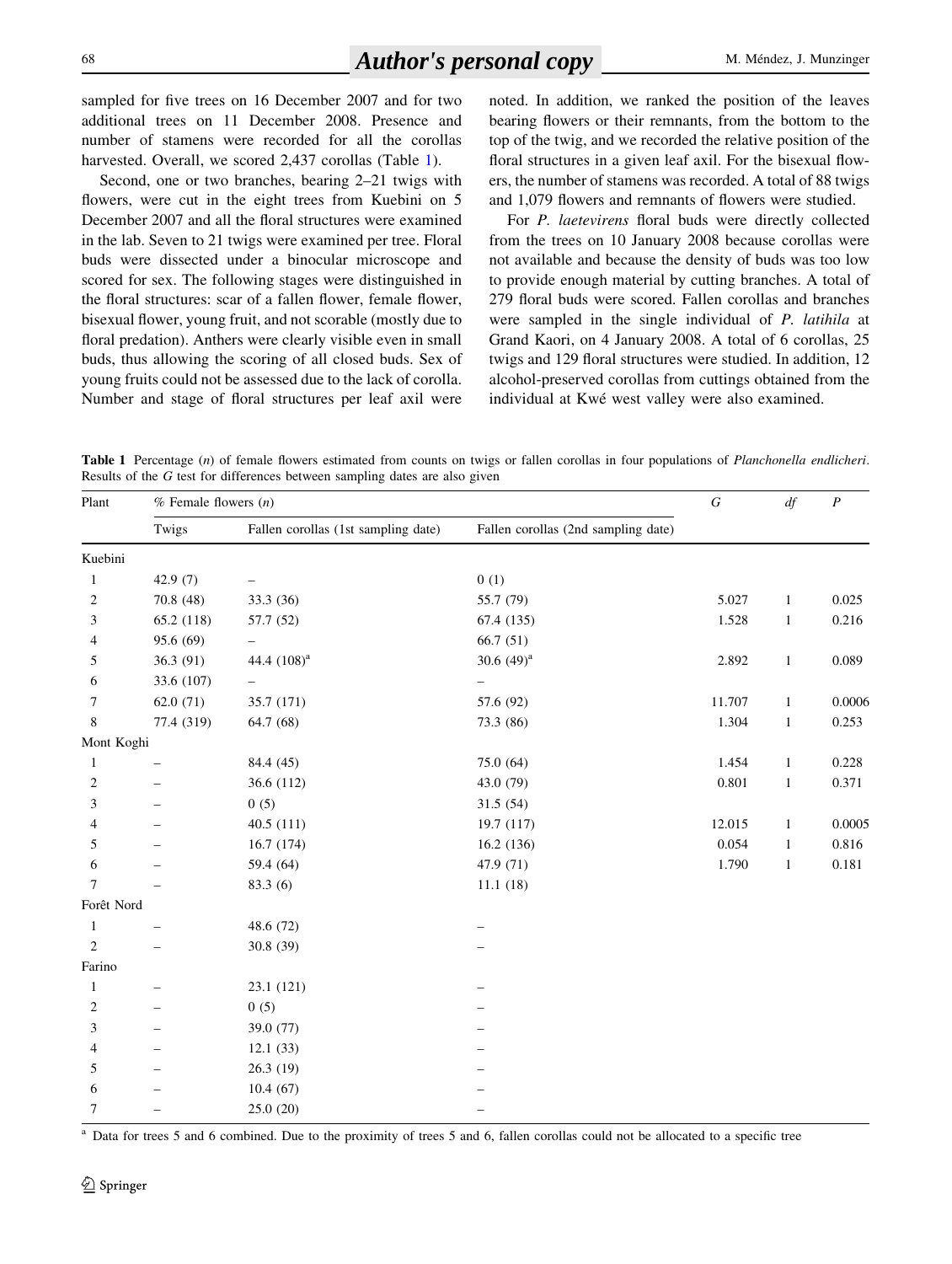Length of unpredated fallen corollas was measured with a ruler to the next 0.5 mm (Kuebini) or scanned and length measured with ImageJ, to the nearest 0.1 mm (Mont Koghi, Forêt Nord, Farino). In Kuebini twigs, open or nearly open bisexual and female flowers were divided into corolla (plus stamens) and gynoecium, oven-dried at  $50^{\circ}$ C to constant mass, and weighed to the nearest 0.1 mg.

#### Statistical analysis

Differences in frequencies were tested by means of the G test (Zar [1999](#page-9-0)). Differences between average values were tested with ANOVA after checking for normality and homoscedasticity (Levene test). Plant was considered as a random factor while sex was considered as a fixed factor. Correlations were tested by means of the Spearman correlation coefficient.

## Results

#### Sexual system and floral sex ratios in P. endlicheri

Sampling of corollas under the trees showed the presence of both bisexual and female flowers in all trees but two (Table [1](#page-4-0)), in which the number of corollas fallen was very low. Dissection of floral buds taken from twigs confirmed the presence of female and bisexual flowers, including tree 1 at Kuebini (Table [1](#page-4-0)). Of 88 twigs examined, 14 (15.9%) bore only female flowers at the moment of scoring.

Based on fallen corollas, percentage of female flowers ranged from 10 to 84% (Table [1](#page-4-0)). Percentage of female flowers increased significantly on the second sampling date in two trees and decreased in one (Table [1\)](#page-4-0). Based on dissection of floral buds collected from twigs, percentage of female flowers ranged from 33 to 96% (Table [1\)](#page-4-0). No significant correlation was found between the percentage of female flowers estimated in different ways, but sample size  $(n = 5 \text{ or } 6)$  was too small to reach significance.

In addition to the presence of female flowers, deviation from the usual number of stamens (5) was also observed. Corollas with 1–7 stamens were present in all trees for which more than 10 bisexual corollas were harvested. The percentage of flowers deviating in stamen number from 5 ranged 8.7 to 25.8 (fallen corollas, both sampling dates combined) or 7.3–21.4 (twigs) at Kuebini, 6.5–18.8 (both sampling dates combined) at Mont Koghi, 18.5–18.9 at Forêt Nord, and 2.5–27.3 at Farino. Overall, around 10–19% of the corollas harvested had a number of stamens different from five (Table [2\)](#page-6-0). In those corollas with fewer than five stamens, usually a staminode was present instead of a stamen; in a few cases, no trace of stamen was present.

#### Position effects on floral sex in P. endlicheri

Twigs of P. endlicheri bore from 1 to 14 fascicles, with 5–8 being the most frequent number. Almost 57% of those fascicles bore two flowers, 31% bore one flower, and 11% bore three flowers. In less than 1% of the fascicles, four or five flowers were present. The percentage of fascicles with two flowers increased from bottom to the top of the twigs until fascicle 9 (Fig. [2](#page-6-0)). The percentage of fascicles with one flower was highest in the lower- and uppermost positions along the twig (Fig. [2\)](#page-6-0). The percentage of fascicles with three or more flowers was highest in the lower part of the twigs and decreased to zero in the upper part of the twigs (Fig. [2\)](#page-6-0).

A strong position effect in floral sex was found along the twigs (Fig. [3](#page-6-0)). From the bottom to the top of a twig, the percentage of bisexual flowers and developing fruits decreased  $(R_s = -1.000$  and  $-0.942$ , respectively;  $P < 0.0001$ , while the percentage of female flowers increased ( $R_s = 1.000$ ;  $P \lt 0.0001$ ). A similar trend was found for each separate tree (results not shown), as well as for a separate analysis of fascicles with one, two, or more than two flowers (results not shown).

Within a fascicle, a strong position effect was found for pairs and triplets of flowers. In the case of pairs of flowers, careful observation of the floral peduncles allowed for embracing and embraced flowers to be distinguished. In 48 pairs in which one of the flowers was bisexual and the other one female, the female flower was embraced by the bisexual one in 100% of the cases. No case of embraced bisexual flower and embracing female flower was found. In 14 triplets of flowers in which bisexual and female flowers were present, the female flower was central in 12 cases, and in the other two, the central and one lateral flower were female and the remaining flower was bisexual. No case with central bisexual and lateral female flowers was found.

## Corolla size in P. endlicheri

The size of the fallen corollas ranged from 4 to 8 mm (Fig. [4\)](#page-7-0). At the four populations, corollas of female flowers were significantly shorter than those of bisexual flowers  $(F_{1,4} = 421.347, P < 0.0001; F_{1,4} = 565.503, P < 0.0001;$  $F_{1,1} = 165.527$ ,  $P = 0.049$ ;  $F_{1,4} = 116.785$ ,  $P = 0.0004$ for Kuebini, Mont Koghi, Forêt Nord, and Farino, respec-tively; Fig. [4\)](#page-7-0). However, except in Forêt Nord ( $P = 0.068$ ) corolla length significantly differed among plants in a given population ( $F_{4,425} = 62.853$ ,  $P < 0.0001$ ;  $F_{4,529} =$ 18.538,  $P < 0.0001$ ;  $F_{4,165} = 11.283$ ,  $P < 0.0001$  for Kuebini, Mont Koghi, and Farino, respectively, Fig. [4\)](#page-7-0), so that female flowers in a given tree could be as large as bisexual flowers on another tree (e.g., Kuebini vs. Farino; Fig. [4](#page-7-0)). At Mont Koghi, the size of the flowers significantly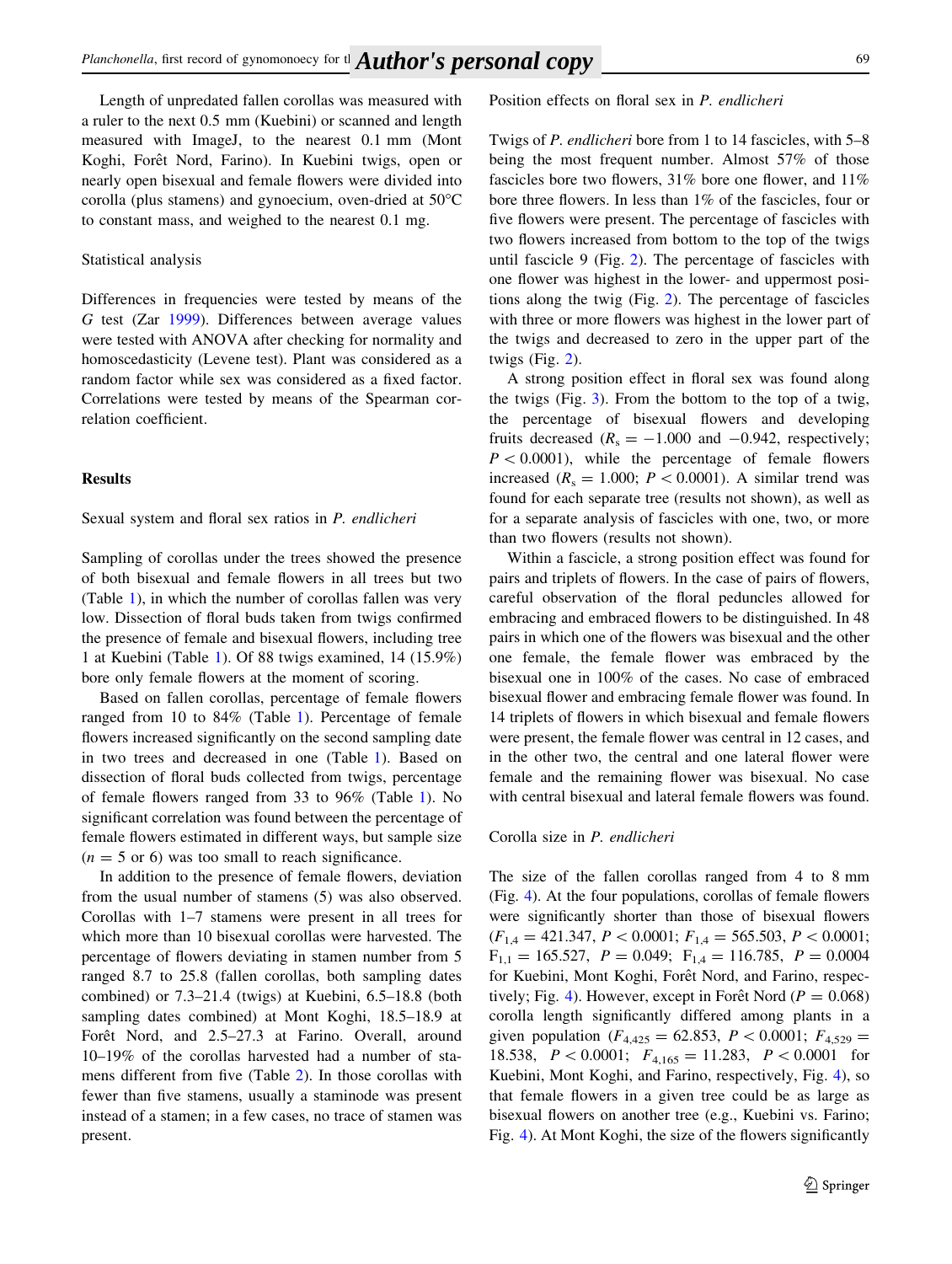# <span id="page-6-0"></span>70 **Author's personal copy M. Méndez, J. Munzinger Author's personal copy M. Méndez, J. Munzinger**

| Table 2 Percentage of flowers with different number of stamens in three populations of P. endlicheri |  |
|------------------------------------------------------------------------------------------------------|--|
|------------------------------------------------------------------------------------------------------|--|

| No. of stamens Kuebini |       |       | Mont Koghi                                                                                                                                  | Forêt Nord | Farino |  |
|------------------------|-------|-------|---------------------------------------------------------------------------------------------------------------------------------------------|------------|--------|--|
|                        |       |       | Fallen corollas ( $n = 420$ ) Twigs ( $n = 290$ ) Fallen corollas ( $n = 638$ ) Fallen corollas ( $n = 111$ ) Fallen corollas ( $n = 241$ ) |            |        |  |
| -1                     | 1.43  | 2.41  | 1.25                                                                                                                                        | 1.56       | 2.49   |  |
| 2                      | 1.43  | 3.10  | 0.78                                                                                                                                        | 0.00       | 1.25   |  |
| 3                      | 3.33  | 1.38  | 0.94                                                                                                                                        | 10.94      | 1.24   |  |
| $\overline{4}$         | 6.19  | 3.45  | 2.51                                                                                                                                        | 6.25       | 4.15   |  |
| 5                      | 84.76 | 87.24 | 89.81                                                                                                                                       | 81.25      | 89.22  |  |
| 6                      | 2.62  | 2.41  | 4.54                                                                                                                                        | 0.00       | 1.66   |  |
| 7                      | 0.24  | 0.00  | 0.16                                                                                                                                        | 0.00       | 0.00   |  |

For fallen corollas at Kuebini and Mont Koghi, both sampling dates have been pooled



Fig. 2 Percentage of fascicles with one, two, or three or more flowers along flowering twigs of P. endlicheri. Fascicles are numbered from the base to the top of the twigs

increased from the first to the second sampling date  $(F_{1,4} = 32.928, P = 0.005)$ , but in a tree-specific way, as indicated by a significant interaction between tree and sampling date  $(F_{4,529} = 8.627, P < 0.0001)$ .

At Kuebini, corolla dry mass of bisexual flowers was higher than corolla mass of female flowers (Table [3\)](#page-7-0). In addition, the gynoecium dry mass of bisexual flowers was higher than the gynoecium mass of female flowers (Table [3](#page-7-0)).

# Sexual system of P. laetevirens and P. latihila

Floral buds of P. laetevirens had a very high rate of predation by insects and infection by an unknown pathogen. This substantially reduced our effective sample size, but female and bisexual flowers were found in three individuals



Fig. 3 Variation in the percentage of female flowers, bisexual flowers, and developing fruits along the twigs. Fascicles are numbered from the base to the top of the twigs. Values at each fascicle do not add to 100% due to the presence of scars and nonscorable buds, which have not been included in the plot

of P. laetevirens for which more than 10 floral buds could be scored. Female flowers represented 30–80% of the flowers scored. In the other two individuals, female flowers (3–6), but not bisexual ones, were found.

In P. latihila at Grand Kaori, we only found bisexual flowers, aside from one female fallen corolla. Alcoholpreserved corollas from cuttings derived from the individual at high Kwé west valley revealed four female flowers and eight bisexual flowers.

### **Discussion**

The present paper reports for the first time the presence of gynomonoecy in Sapotaceae, where only hermaphroditism,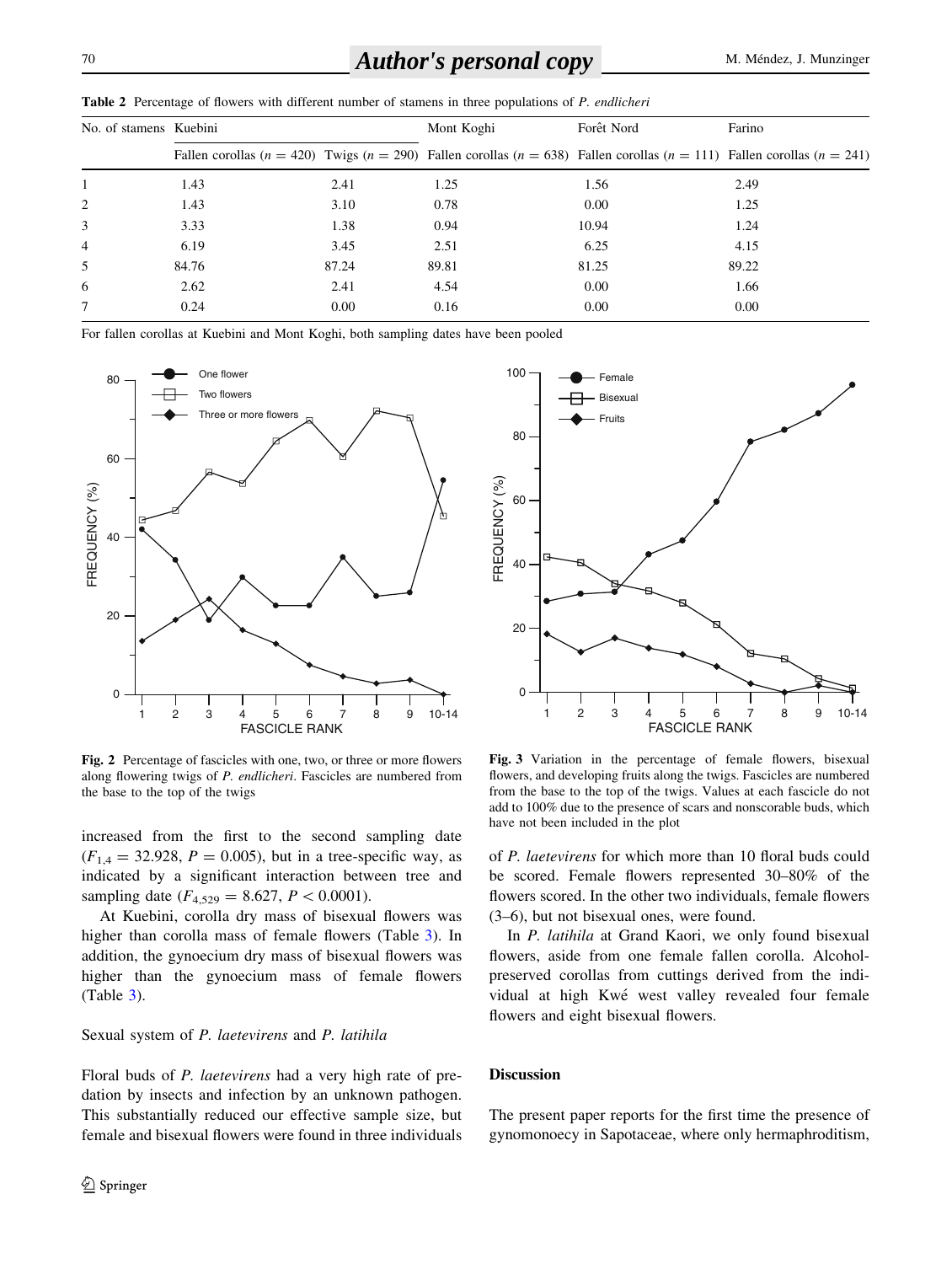<span id="page-7-0"></span>

Fig. 4 Average corolla length of female (black dots) and bisexual (open squares) flowers in four populations of P. endlicheri. Figures on the x axis indicate the code number of each tree. Bars indicate  $SE$ : bars smaller than the symbols are not indicated. Numbers close to the symbols indicate sample size

**Table 3** Average  $\pm$  SD (*n*) dry mass of corollas and gynoecium in female and bisexual flowers of P. endlicheri from Kuebini

|                                                                | Female | Bisexual                                                            | F | df |  |  |
|----------------------------------------------------------------|--------|---------------------------------------------------------------------|---|----|--|--|
| Corolla                                                        |        | $6.3 \pm 0.98$ (14) $10.5 \pm 1.26$ (11) 86.157 1, 23 0.0001        |   |    |  |  |
|                                                                |        | Gynoecium $3.2 \pm 0.47$ (14) $3.7 \pm 0.52$ (11) 7.066 1, 23 0.014 |   |    |  |  |
| The results of the one way ANOVA comparing both sexse are also |        |                                                                     |   |    |  |  |

The results of the one-way ANOVA comparing both sexes are also provided

monoecy, and dioecy were known (Pennington [2004](#page-9-0)). We have confirmed that P. endlicheri and P. laetevirens are gynomonoecious in nature, and that P. latihila is gynomonoecious at least when growing in a greenhouse. Gynomonoecy seems, therefore, also present in this last species although additional observations in the field will be necessary. Both female and bisexual flowers were present on the same individual in the three species, thus refuting the possibility of gynodioecy or cryptic dioecy. The presence of only female flowers in a few plants of P. laetevirens can be explained by the small sample size available. Cryptic dioecy is also unlikely because the gynoecia of bisexual flowers were well developed and even heavier than those of female flowers.

Gynomonoecy is a rare sexual system in angiosperms (Yampolsky and Yampolsky [1922\)](#page-9-0), with the exception of Asteraceae (Burtt [1977](#page-8-0)), and has been considered as an intermediate evolutionary step in the pathway to monoecy (Bawa and Beach [1981\)](#page-8-0). Monoecy and dioecy are present in neotropical Pouteria (Pennington [1990\)](#page-9-0), from which Planchonella has been recently restored as an independent genus (Swenson et al. [2007b\)](#page-9-0). As far as we know, no monoecy is present in Planchonella, and dioecy in P. sphaerocarpa and P. dothioense requires confirmation. A recent phylogenetic reconstruction of Planchonella

(Swenson et al. [2007a\)](#page-9-0) indicates that the three species studied here belong to different subclades and suggests that gynomonoecy has evolved independently from hermaphroditism within this genus. It is tempting to suggest a connection between gynomonoecy and island endemism, as has been proposed for the evolution of dioecy (Thomson and Barrett [1981;](#page-9-0) Sakai et al. [1995](#page-9-0)). Nevertheless, further assessment of the sexual system within Planchonella, both in New Caledonia and other territories, is required before we can properly assess the commonness of gynomonoecy in this genus and its evolutionary meaning within Sapotaceae.

We found sexual dimorphism in floral size in *P. end*licheri, namely a shorter corolla in female compared to bisexual flowers. Sexual dimorphism in flower size has been mainly studied in dioecious and monoecious species (Delph et al. [1996](#page-8-0)). Delph et al. ([1996\)](#page-8-0) found that male flowers had larger corollas than female flowers in temperate plants, while in tropical plants cases of larger male corollas were as common as cases of larger female corollas. For gynodioecious plants, bisexual flowers are larger than female flowers (Eckhart [1999\)](#page-8-0). Unisexual flowers are smaller in andromonoecious taxa, compared to bisexual flowers (Huang [2003](#page-8-0); Ushimaru et al. [2003b](#page-9-0); see, however, Manicacci and Després [2001\)](#page-9-0). Information for gynomonoecious taxa is very scarce. Baker [\(1948](#page-8-0)) made a first compilation for gynodioecious and gynomonoecious plants, but almost or all species listed in his Table 1 are actually gynodioecious. The scattered literature suggests that female flowers are shorter than bisexual ones (Lactoris: Bernardello et al. [1999\)](#page-8-0) or have lower dry mass (Solidago: Wise et al. [2008\)](#page-9-0).

Eckhart [\(1999](#page-8-0)) reviewed the hypotheses accounting for sexual dimorphism in flower size. Most of these hypotheses deal with dioecy and gynodioecy. The extent to which those hypotheses are relevant for monoecy, andromonoecy, or gynomonoecy has yet to be tested. In particular, further studies in gynomonoecious taxa are required to assess whether pollinator attraction is higher in bisexual compared to female flowers, as claimed by the ''male-competition'' hypothesis, or whether lack of stamens involves a developmental decrease in corolla size, as claimed by the ''developmental-correlation'' hypothesis.

We found two kinds of position effects on floral sex for P. endlicheri, at the twig and at the fascicle level. Broad evidence exists for a decrease in allocation to female sexual structures and/or increase in allocation to male sexual structures along linear inflorescences in hermaphroditic species (reviewed in Diggle [2003](#page-8-0); see also Ishii [2004](#page-8-0)). However, position effects on floral sex in nonhermaphroditic sexual systems have been scarcely studied. The position effects found here depart from the most documented pattern. The position effect at the twig level is puzzling. In P. endlicheri, our data on fruits indicate that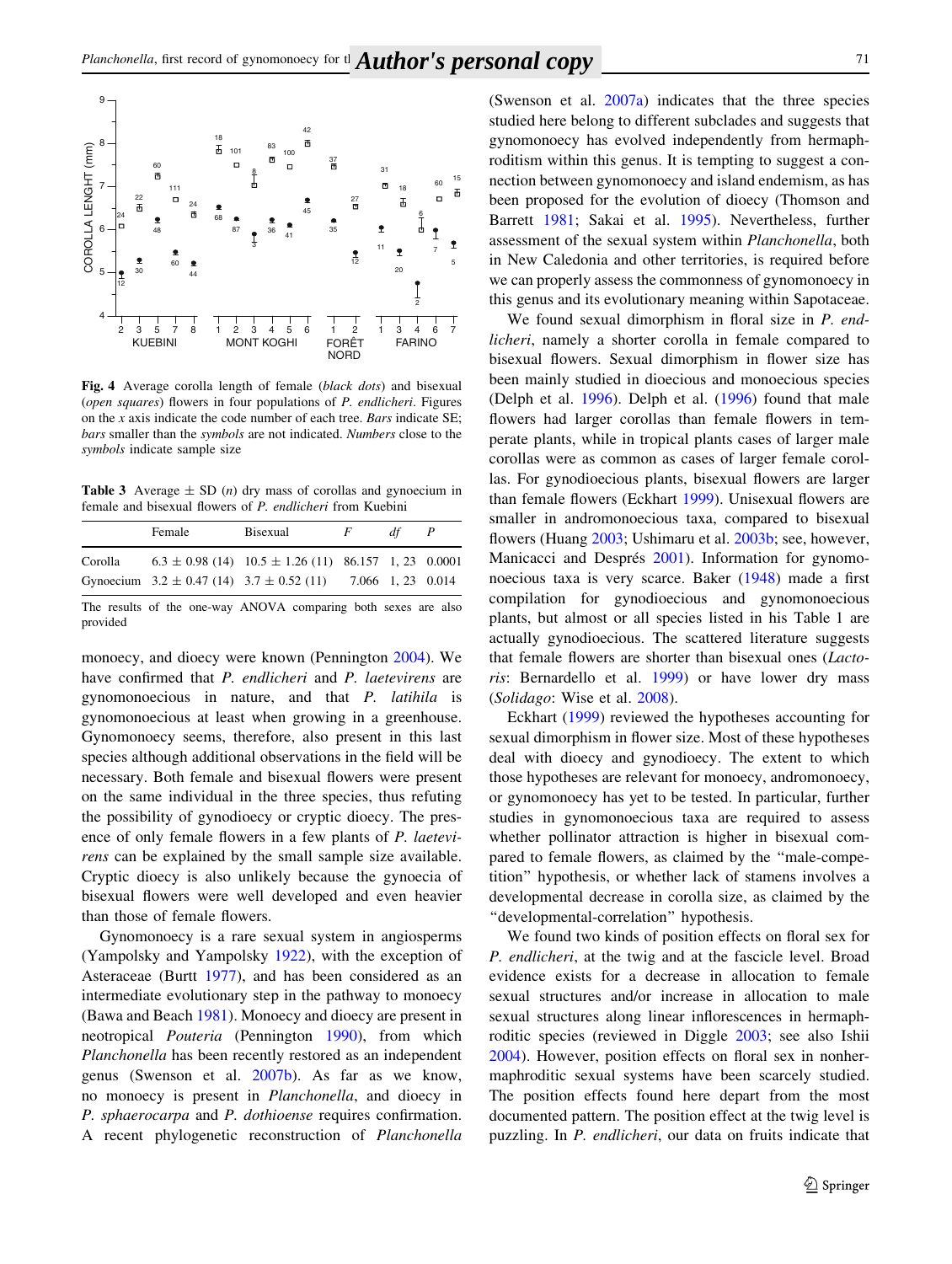<span id="page-8-0"></span>flowers open from the bottom to the top of the twigs. In addition, flowers are protandrous because stamens are already open in the bud (M. Méndez, personal observation). For protandrous species, Brunet and Charlesworth (1995) predict that sexual allocation should be biased towards femaleness early in the flowering season and towards maleness later on. This is exactly the opposite of the pattern found. An upper position of female flowers on the twigs could increase outcrossing if pollinators forage from the top to the bottom of the twigs (McKone et al. [1995\)](#page-9-0). Unfortunately, no observations on pollinators could be made to test this hypothesis, due to the inacessibility of the canopy in P. endlicheri.

Position effect on floral sex at the fascicle level seems easier to explain. We suggest that the pattern found is similar to the "king flower" present in apple trees, where the central flower in a cluster is most likely to set fruit (Black et al. 2000). Presumably, apical dominance makes the terminal flower a stronger sink for resources (Black et al. 2000). In P. endlicheri, the embraced flower of a fascicle would also have first access to resources, and this could have influenced its specialization as a female flower. Nevertheless, a proper test of this hypothesis would require documenting the relative probability of setting fruits for female and bisexual flowers.

Summarizing, we have documented for the first time the presence of gynomonoecy in the family Sapotaceae. In addition, gynomonoecy in Planchonella endlicheri is coupled to a clear sexual dimorphism in corolla length and to two kinds of position effects on floral sex. Our study illustrates how observational studies on rare or remote species can improve our knowledge of sexual systems in plants and document relevant evolutionary patterns in sexual dimorphism and position effects of floral sex.

Acknowledgments M.M. thanks Ulf Swenson for first pointing to the presence of female flowers in Planchonella and for advice on the study species. We thank Patrick Taton (Koghi Parc Aventure) for access to P. endlicheri within their property, Maeva Guyomar for help with the field work, and Laure Barrabé and Gilles Dagostini (IRD-NOU) and Marion Beauvallet (CIRAD) for collecting fallen corollas. Gildas Gateble´ (SRMH-IAC) kindly provided us corollas from P. latihila cuttings. South Province's Direction de l'Environnement (DENV) provided collecting permits. Planchonella endlicheri is studied as a plant model for the ANR ULTRABIO program research.

# References

- Aubréville A (1961a) Notes sur des Poutériées américaines. Adansonia 1:150–191
- Aubréville A (1961b) Notes sur les Sapotacées africaines et sudaméricaines. Adansonia 1:6-38
- Aubréville A (1963) Notes sur des Sapotacées africaines. Adansonia 3:227–231
- Aubréville A (1967) Flore de la Nouvelle-Calédonie et dépendances. I. Sapotacées. Muséum National d'Histoire Naturelle, Paris
- Baker HG (1948) Corolla-size in gynodioecious and gynomonoecious species of flowering plants. Proc Leeds Phil Lit Soc 5:136–139
- Bawa KS, Beach JH (1981) Evolution of sexual systems in flowering plants. Ann Missouri Bot Gard 68:254–274
- Bernardello G, Anderson GJ, López P, Cleland MA, Stuessy TF, Crawford DJ (1999) Reproductive biology of Lactoris fernandeziana (Lactoridaceae). Am J Bot 86:829–840
- Bertin RI (1993) Incidence of monoecy and dichogamy in relation to self-fertilization in angiosperms. Am J Bot 80:557–560
- Black L, Bukovac MJ, Stopar M (2000) Intraspur fruit competition and position influence fruit size at harvest and response to chemical thinning agents in spur-type 'Delicious' apple. Acta Horti 527:119–125
- Burtt BL (1977) Aspects of diversification in the capitulum. In: Heywood VH, Harborne JB (eds) The biology and chemistry of the Compositae, vol I. Academic Press, London, pp 41–59
- Charlesworth D (1985) Distribution of dioecy and self-incompatibility in angiosperms. In: Greenwood PJ, Harvey PH, Slatkin M (eds) Evolution: essays in honour of John Maynard Smith. Cambridge University Press, Cambridge, pp 237–268
- Charnov EL (1982) The theory of sex allocation. Princeton University Press, Princeton
- Clayton WD, Renvoize SA (1986) Genera graminum: grasses of the world. Royal Botanic Gardens, Kew
- Condon MA, Gilbert LE (1988) Sex expression of Gurania and Psiguria (Cucurbitaceae): Neotropical vines that change sex. Am J Bot 75:875–884
- Delph LF, Galloway LF, Stanton ML (1996) Sexual dimorphism in flower size. Am Nat 148:299–320
- Dem'yanova AEI (1985) Distribution of gynodioecy in flowering plants. Bot Zhur 70:1289–1301
- Diggle PK (2003) Architectural effects on floral form and function: a review. In: Stuessy T, Hörandl E, Mayer V (eds) Deep morphology: toward a renaissance of morphology in plant systematics. Koeltz, Königstein, pp 63–80
- Eckhart VM (1999) Sexual dimorphism in flowers and inflorescences. In: Geber MA, Dawson TE, Delph LF (eds) Gender and sexual dimorphism in flowering plants. Springer, Berlin, pp 123–148
- El-Keblawy A, Lovett-Doust J, Lovett-Doust L, Shaltout KH (1995) Labile sex expression and dynamics of gender in Thymelaea hirsuta. Ecoscience 2:55-66
- Elle E, Meagher TR (2000) Sex allocation and reproductive success in the andromonoecious perennial Solanum carolinense (Solanaceae). II. Paternity and functional gender. Am Nat 156:622–636
- Emms SK (1993) Andromonoecy in Zigadenus paniculatus (Liliaceae): spatial and temporal patterns of sex allocation. Am J Bot 80:914–923
- Givnish TJ (1982) Outcrossing versus ecological constraints in the evolution of dioecy. Am Nat 119:849–865
- Grayum MH (1990) Evolution and phylogeny of the Araceae. Ann Missouri Bot Gard 77:628–697
- Heslop-Harrison J (1957) The experimental modification of sex expression in flowering plants. Biol Rev 32:38–90
- Heslop-Harrison J (1972) Sexuality of angiosperms. In: Steward FC (ed) Plant physiology: a treatise. Vol. VI C: physiology of development: from seeds to sexuality. Academic Press, New York, pp 133–289
- Huang S-Q (2003) Flower dimorphism and the maintenance of andromonoecy in Sagittaria guyanensis ssp. lappula (Alismataceae). New Phytol 157:357–364
- Ishii HS (2004) Increase of male reproductive components with size in an animal-pollinated hermaphrodite, Narthecium asiaticum (Liliaceae). Funct Ecol 18:130–137
- Kaul V, Sharma N, Koul AK (2002) Reproductive effort and sex allocation strategy in Commelina benghalensis L., a common monsoon weed. Bot J Linn Soc 140:403–413